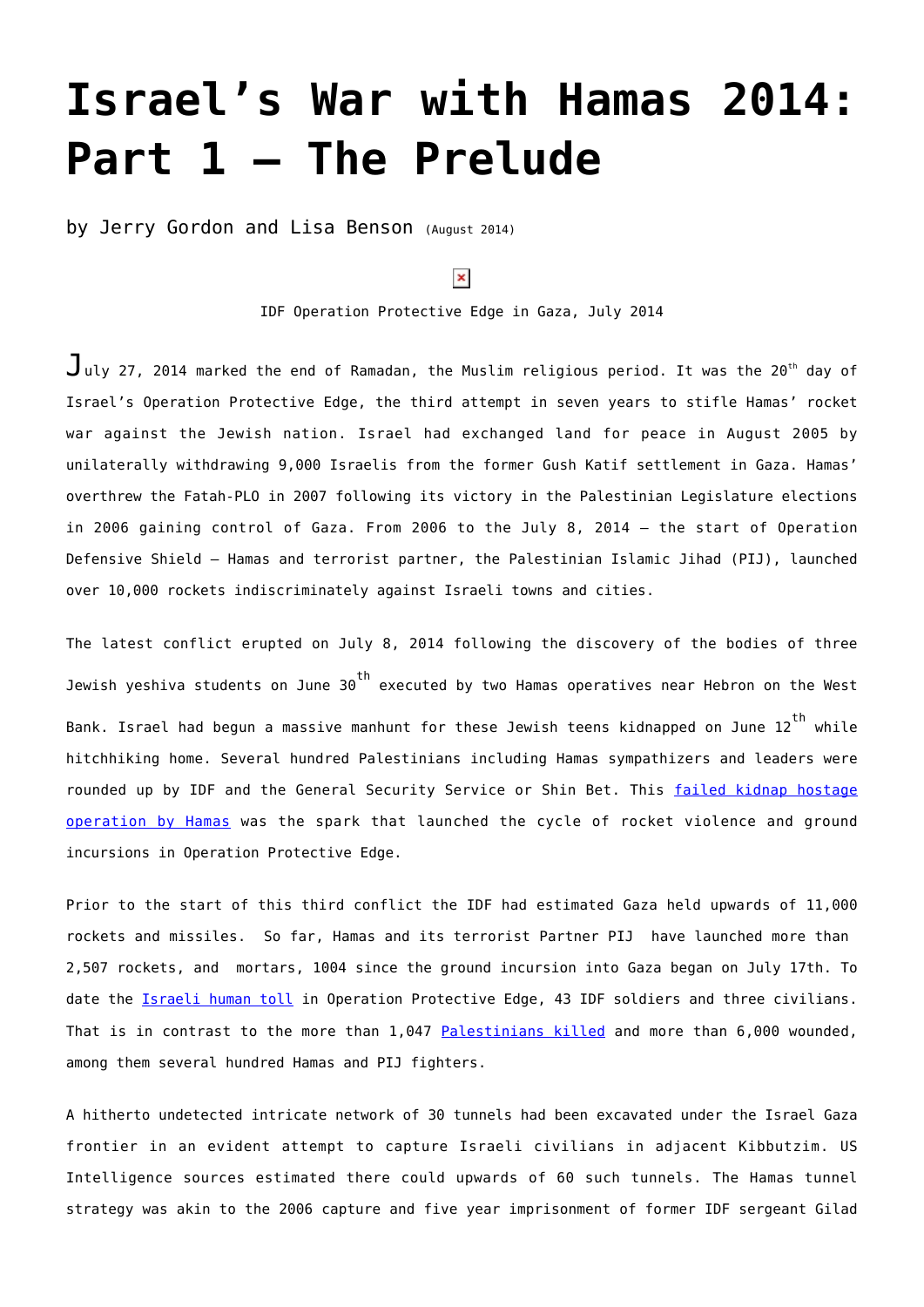Schalit. Schalit was released on October 11, 2011 in a lopsided exchange for 1,027 Palestinians prisoners.

On July 16, 2014, a Hamas suicide commando squad was detected trying to reach a kibbutz near the Kerem Shalom crossing. The Hamas commando team was attacked by an IAF drone with a missile sending survivors scattering weapons and scampering back into the tunnel entrance. That was the trigger for the launch of the IDF ground incursion into Gaza the following day. The IDF Golani, Givati and Nahal brigades in Gaza have found tunnels inside homes, schools and mosques. They were booby trapped and mined with IEDs and loaded with caches of weapons.

According to an Algemeiner [report,](http://www.algemeiner.com/2014/07/25/hamas-prepared-attack-that-would-bring-israel-to-its-knees-israeli-defense-officials-say/) the Netanyahu Security Cabinet learned that Hamas was going to send hundreds of suicide commandos on the Jewish holy day of Rosh Ha Shanah in 2014 in a mega version of 9/11. That stunned the military planners in the pits of the Ministry of Defense in Tel Aviv.

They should have known that was inevitable. Former US Marine Corps Commandant, Gen. James T. Conway, recounted in a *Wall Street Journal,* [op-ed](http://online.wsj.com/articles/james-t-conway-the-moral-chasm-between-israel-and-hamas-1406243128) , after a tour that he and other retired US flag officers had made on May 1, 2014 of "a 3 mile long tunnel reinforced with concrete, lined with telephone wires, and included cabins ..useful for holding hostages. The tunnel was located less than a kilometer from an Israeli kindergarten."

[Operation Cast Lead](http://www.globalsecurity.org/military/world/war/operation-cast-lead.htm) in 2008-2009 lasted 22 days ending on the day of first inauguration of President Obama, January 20, 2009. It involved a limited ground incursion by elite IDF units directed at routing out rocket caches, firing positions and Hamas and PIJ fighters. [Operation](http://www.globalsecurity.org/military/world/war/operation-pillar-of-defense.htm) [Pillar of Defense](http://www.globalsecurity.org/military/world/war/operation-pillar-of-defense.htm) ended in less than eight days on November 21, 2012 as a result of a cease fire brokered with Israel and Hamas by Egyptian President Morsi, a former Muslim Brotherhood leader and supporter of Hamas. That operation witnessed the first deployment of the *Iron Dome* [system](http://www.jewishvirtuallibrary.org/jsource/Peace/IronDome.html) developed by Israel after the 34-day 2006 Lebanon War with Hezbollah during which hundreds of rockets hit Israel's north. Iron Dome batteries deployed in 2012 demonstrated increased proficiency intercepting rockets from Gaza that had begun to reach suburbs of Tel Aviv. By the  $20<sup>th</sup>$  day of the current conflict, the Iron Dome batteries intercepted 492 rockets, 87 of these following the start of the ground incursion. Those long-range Hamas rockets as well as mortars and other arms were supplied by Iran, despite Israel's navy intercepting shipments on the high seas.

More was yet to come.

In March 2014, Israeli naval commandos [intercepted](http://www.newenglishreview.org/blog_direct_link.cfm/blog_id/54910/Is-Iran-Behind-the-Rocket-Blitz-on-Israel) a Panamanian-flag vessel, the Klos-C,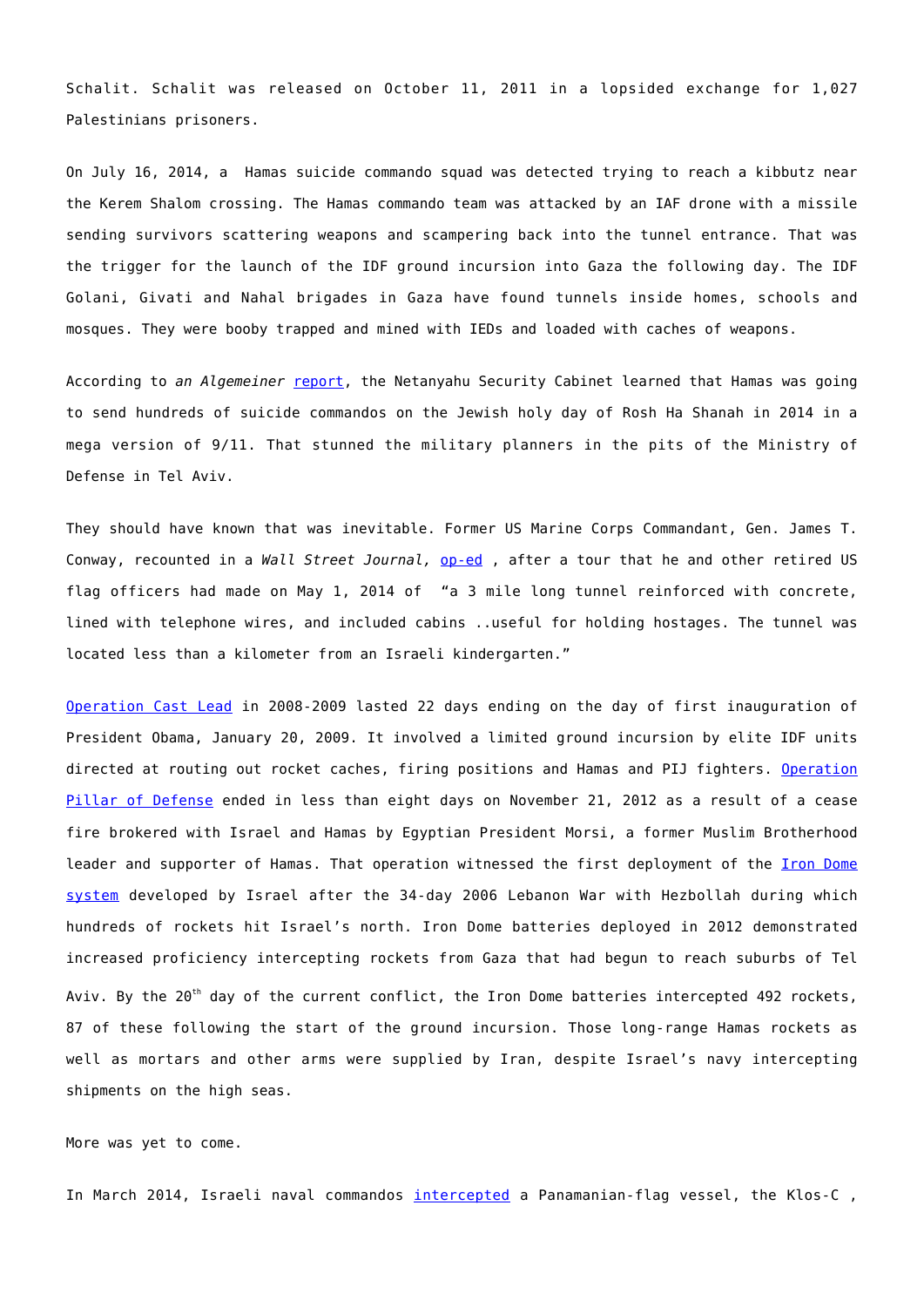bound for Port Sudan. After boarding and the directing the vessel to the Red Sea port of Eilat, more than 43 Syrian made M-302 rockets with a range of 150+ kilometers were uncovered. Additionally they found, stashed under sacks of flour, large stocks of 120 mm mortars and hundreds of thousands of rounds of 7.62 mm ammunition. Once again, Iran's Quds Force was behind the shipment. This was a game changer as those M-302 rockets would threaten more than 80 percent of Israel in the current Operation Protective Edge.

During the first 20 days of this current conflict there have been several cease fires offered and rejected by Hamas and Israel. The latest is proposed a UN 24-hour pause scheduled for the  $21<sup>st</sup>$  day of the conflict coinciding with the Muslim feast of [Eid of Al Fitr.](http://www.france24.com/en/20140727-muslims-islam-eid-al-fitr-festival-ramadan/) breaking the fast of Ramadan. Israel rejected the latest cease fire offer. President Obama in a [call](http://www.timesofisrael.com/day-20-idf-toll-rises-to-42-hamas-breaches-truce-resumes-rocket-fire-kerry-heads-home/) to Israeli PM Netanyahu pressed for an immediate, unconditional cease fire. After being extended, the latest pause ended at midnight, Saturday, July 26, 2014, despite being breached by Hamas rocket and mortar fire.

The first cease fire was offered by Egypt's newly elected President, Abdel Fattah El-Sisi. El-Sisi, as Egypt's Defense minister had overthrown President Morsi in July 2013 and was no supporter of Hamas. He ordered Egyptian security forces to close the Rafah border with Gaza sealing many of the tunnels through which weapons had been smuggled and much of the cash economy of Gaza was conducted. According to Egypt, 13 tunnels have been destroyed during the current conflict. That first cease fire offer had been approved by Israel, but rejected by Hamas as its demands for re-opening the border with Egypt and lifting the Israeli blockade of Gaza were not part of its 10-year deal for a *hudna,* or cease fire in Arabic. There were brief humanitarian pauses negotiated by the UN and Red Cross to deal with recovery of the dead and wounded. These were breached by Hamas with rocket and mortar attacks.

While Israel had the support of the US Administration, nevertheless, members of the EU have expressed concern about the spike in civilian casualties. That is a moral dilemma posed by the comparative toll of civilian casualties. Hamas' deliberate strategy of using civilians as human shields has caused casualties, despite IDF warnings for civilians to leave targeted areas. As Israeli PM Netanyahu has frequently stated, "Israel uses missiles to defend its people, while Hamas uses people to defend their missiles." *Al Jazeera* reporting on the demographics of Palestinian casualties noted that more than 70 percent were males between the ages of 18 and 44, possibly Hamas and PIJ fighters. As for children killed or maimed in the current conflict, *Tablet Magazine* [cited](http://www.tabletmag.com/scroll/180400/hamas-killed-160-palestinian-children-to-build-terror-tunnels#undefined) a 2012 Report by The Institute of Palestine Studies stating that "At least 160 children have been killed excavating the tunnels, according to Hamas officials." The humanitarian crisis arising from Israel's and Egypt's blockade and the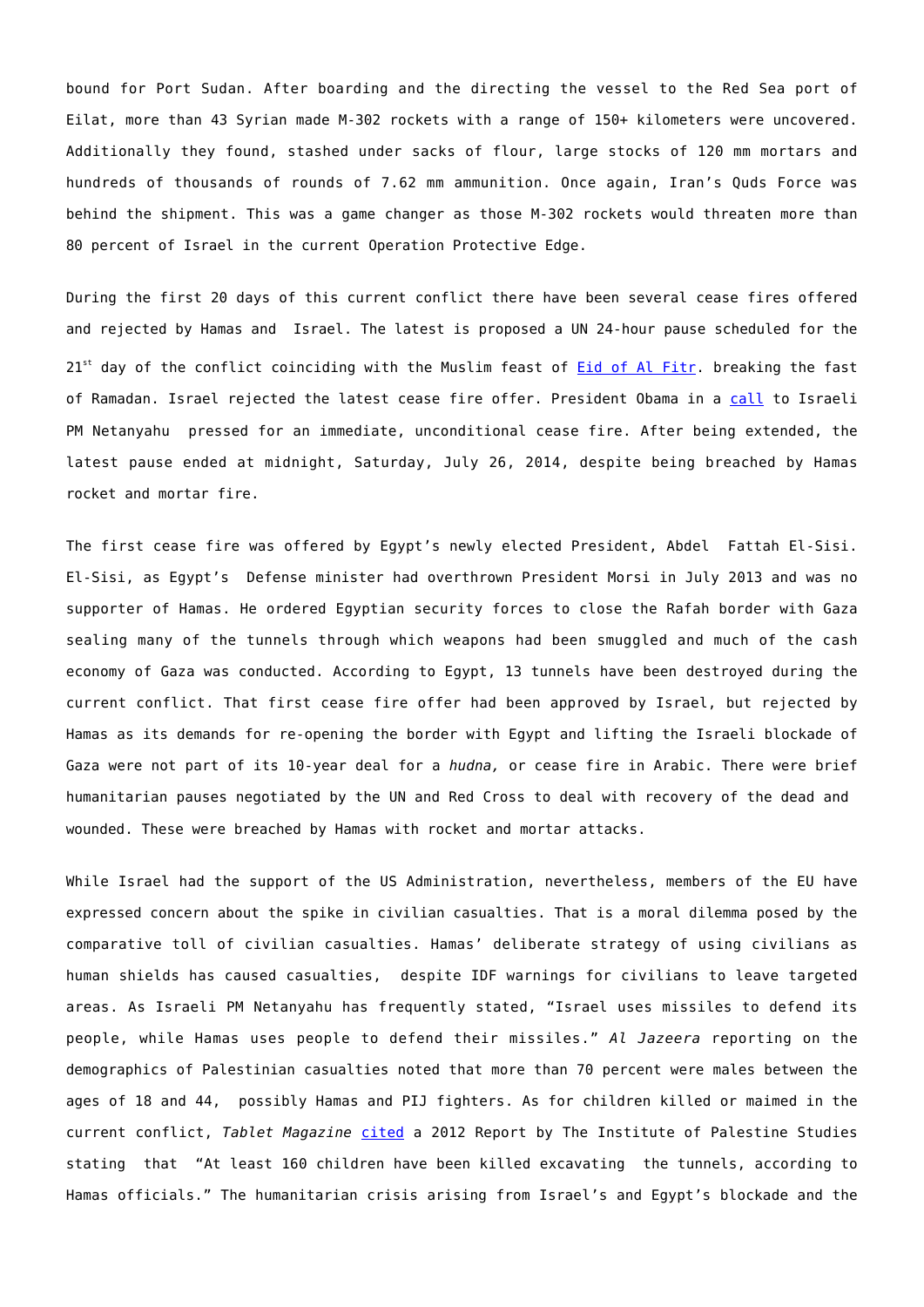rocket and tunnel war in Gaza is reflected in themes propounded by Hamas' media minders that Western news representatives report; the deaths and injuries to hundreds of defenseless women and children. The latest example of that was the news that 16 were killed at an UNWRA schoolrefuge center in Beit Hanoun from alleged IDF tank fire. That was disputed in a *Wall Street Journal* [report](http://online.wsj.com/articles/gaza-fighting-rages-amid-cease-fire-efforts-1406205780) citing IDF spokesperson Lt. Col. Peter Lerner who indicated that based on military sensors it could have been from Hamas rockets that have fallen in the vicinity. Israel still screens and permits the entry of truckloads of basic humanitarian supplies at its southern Kerem Shalom crossing in Gaza, despite being a target of Hamas and PIJ rockets and mortars.

Secretary of State Kerry was dispatched in late July 2014 to begin a new round of shuttle diplomacy between Cairo, Ankara and Qatar endeavoring to find some leverage with Hamas to obtain a longer cease fire. His latest attempt as of this writing was rejected by Israel as the offer he put on the table simply reiterated Hamas' previously rejected terms. Those terms proposed by Hamas were based on the November 2012 cease fire agreement. An agreement the Administration used to encourage Israel to relent to the shipment of cement, steel and equipment for reconstruction in Gaza. This reconstruction was funded by \$405 million from Qatar, a Hamas supporter. Israel's fears about diversion of those resources were confirmed in the discovery of the elaborate fortifications and tunnel network. Kerry returned to Washington via Paris, where he met with foreign ministers from Turkey, Qatar, France the U.K. and the EU foreign relations commisioner, without the likelihood that further mediation between the warring parties could yield an agreement to return to calm.

Unlike the two prior Israel – Hamas conflicts, Israel has the tacit support of Egypt, Saudi Arabia, the UAE and a number of other Arab league countries, as they also wanted Hamas finished. These Arab states, nominal allies of the US in the Middle East, were vitally concerned with the rising threat of the Islamic State (IS). IS has declared a Caliphate after conquering large swaths of Syria and Iraq in a blitzkrieg during which it acquired billions in funds, oil resources and vast warehouses of captured US and Russian advanced weapons.

Against this background, the Lisa Benson show convened an interview on July 17, 2014 with Dr. Jonathan Schanzer, Vice President for Research at the Foundation for Defense of Democracies and Shoshana Bryen, Senior director, Jewish Policy Center, both of Washington, DC. The ground incursion phase of Israel's Operation Protective Edge began shortly following the interview.

 $\mathbf{X}$  Benson: Good afternoon America. Welcome! Thank you for being with us today. This is Lisa Benson, your host for the Lisa Benson Radio Show for National Security matters. Today we have breaking stories for you and I thank you for joining us. from across America, Israel and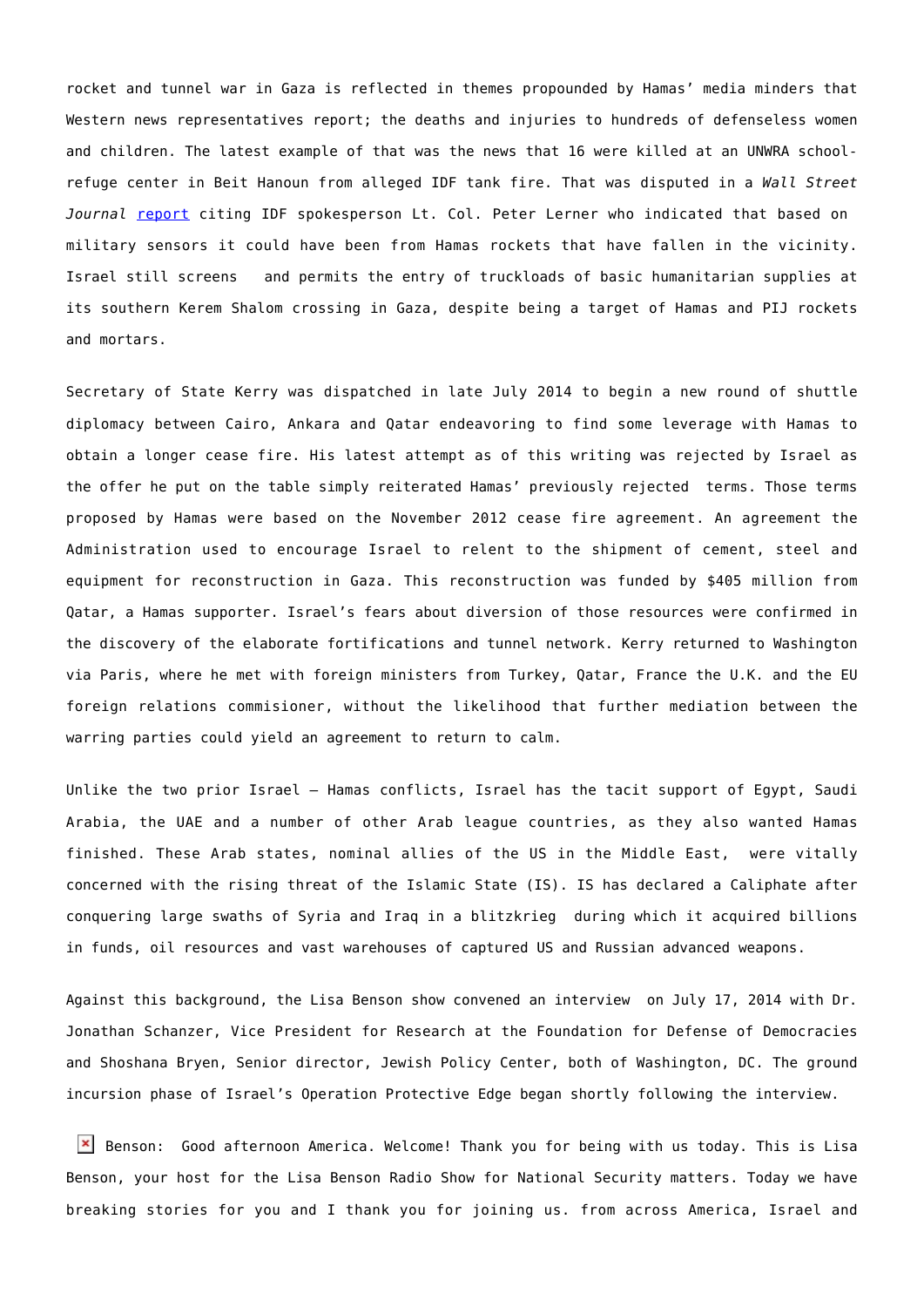Europe. Week after week this broadcast brings you the intelligent, accurate and measured response to the urgent matters regarding national security and foreign policy. We are here to help you become better informed so you can work with us as a member of the National Security Communication Task Force of America to forge strong national security policies to protect the American people, American homeland and safeguard our closest ally, Israel. We have exceptional guests with us today and my co-host and co-producer of this show Jerry Gordon, a former Army Intelligence Officer and a prolific writer and researcher.

 $\pmb{\times}$ 

Gordon: Glad to be back.

Benson: Glad to have you. And also with us today Shoshana Bryen, are you there?

 $\pmb{\times}$ 

Bryen: I am here.

Benson: It is a great measure to meet you Shoshana. You have more than thirty years of experience as an analyst of U.S. Defense Policy and Middle East Affairs. You have run programs and conferences with American military personnel in various countries. Shoshana Bryen is Senior Director of the Jewish Policy Center in Washington, DC. Also with us today from the Foundation for Defense of Democracies (FDD), is Dr. Jonathan Schanzer. Welcome Jonathan.

 $\pmb{\times}$ 

Schanzer: Thank you very much.

Benson: You are the Vice President of Research and you, Cliff May and others at FDD are doing tremendous work as a think tank in Washington DC.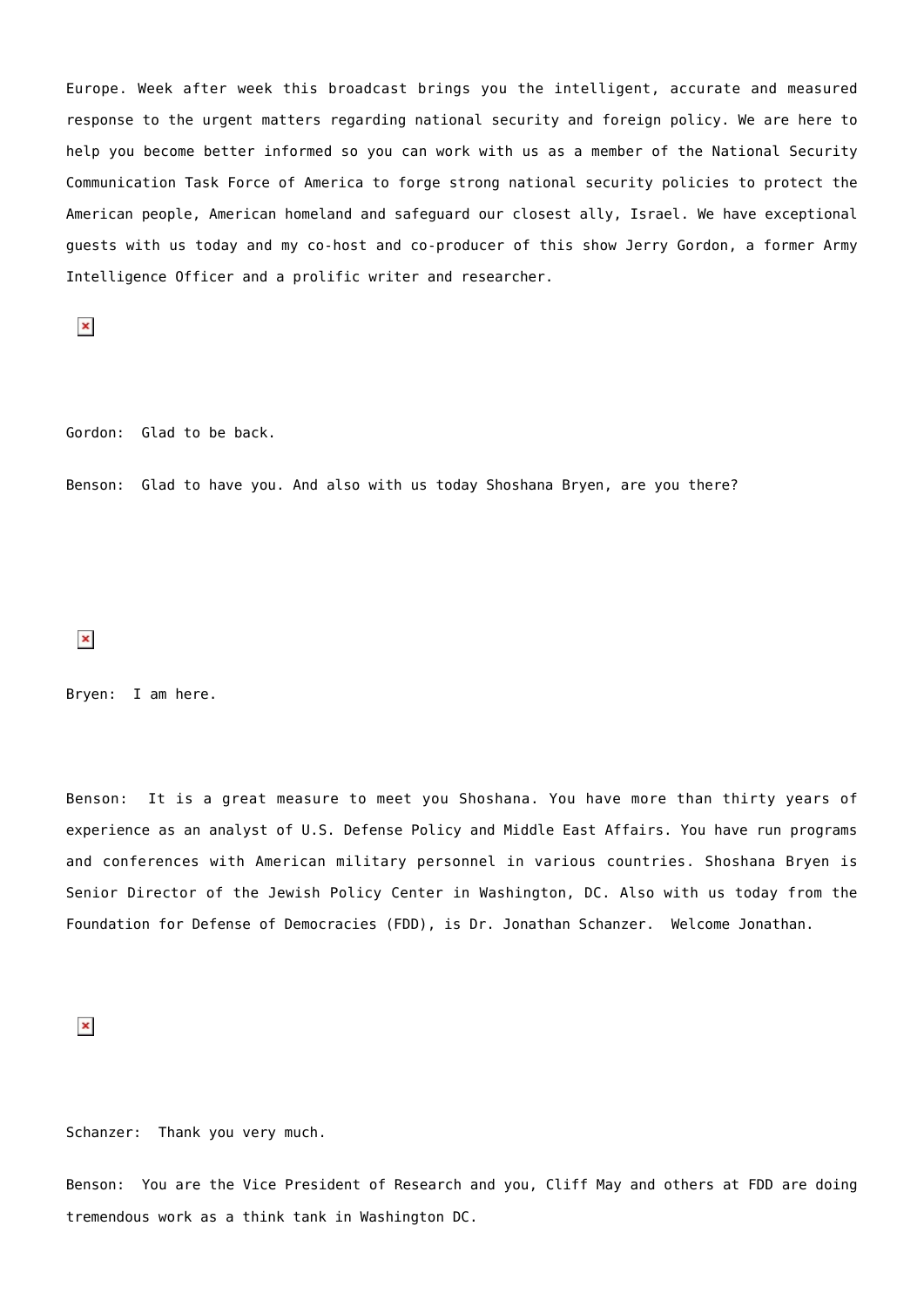Dr. Schanzer, we understand that PA President Mahmoud Abbas, Israel and Hamas delegation are in Cairo. Why they are all in Cairo and what might be the breaking story today?

Schanzer: Lisa, the reason why they are all in Cairo is that Egypt has long held the role of cease fire broker. Of course this was the role of Hosni Mubarak during his time in office. He was of course toppled in 2011 and then we had Mohammed Morsi come in from the Muslim Brotherhood and he actually was able to successfully broker a cease fire in November 2012. Now we have a new leader in Egypt, Abdel Fattah el- Sisi. The ties between Sisi's regime and the United States have been strained. We of course moved to cut funding to Egypt, much of that has been restored. Nevertheless the ties are not as strong, but more importantly Sisi sees himself as an enemy of Hamas. He has been trying to weaken Hamas and it is for that reason I believe that the cease fire that Egypt tried to broker failed. The big story that we are hearing right now is that the United States could be reaching out to alternative brokers. By that I mean they could be reaching out to Qatar and Turkey. These are two significant sponsors both financially and politically of Hamas. If the United States does go that route it would be rewarding terrible behavior on the part of these allies who have been more like frenemies.

Benson: That is the breaking story today.

Gordon: Shoshana, why did Hamas launch this latest rocket blitz against Israel and reject the originally Israeli approved and Egyptian sponsored cease fire,?

Bryen: The first rockets were launched while the IDF was engaged in the West Bank dealing with the three kidnapped teens and arresting Hamas operatives on the West Bank. It was probably a distraction.

The kidnapping itself was a failure. It was supposed to be a kidnapping for ransom, like the Shalit kidnapping for which Hamas received more than 1,000 prisoners. However, because Hamas doesn't control the territory in the West Bank as it does in Gaza, it had nowhere to hold the boys while making its demands, so the whole thing was a failure.

Hamas was close to economic and political failure. Egypt has done a pretty serious job destroying the smuggling tunnels from Sinai to Gaza, and the Hamas-Fatah "unity government" wasn't providing the cash infusion that Hamas thought it was going to get. The US, in fact, blocked a very large financial transfer from Qatar to Hamas that was intended to pay back salaries to Hamas government employees. That was a big blow. Hamas knows only knows one way to generate large scale approval and perhaps income from the Muslim world and that is by attacking Israel.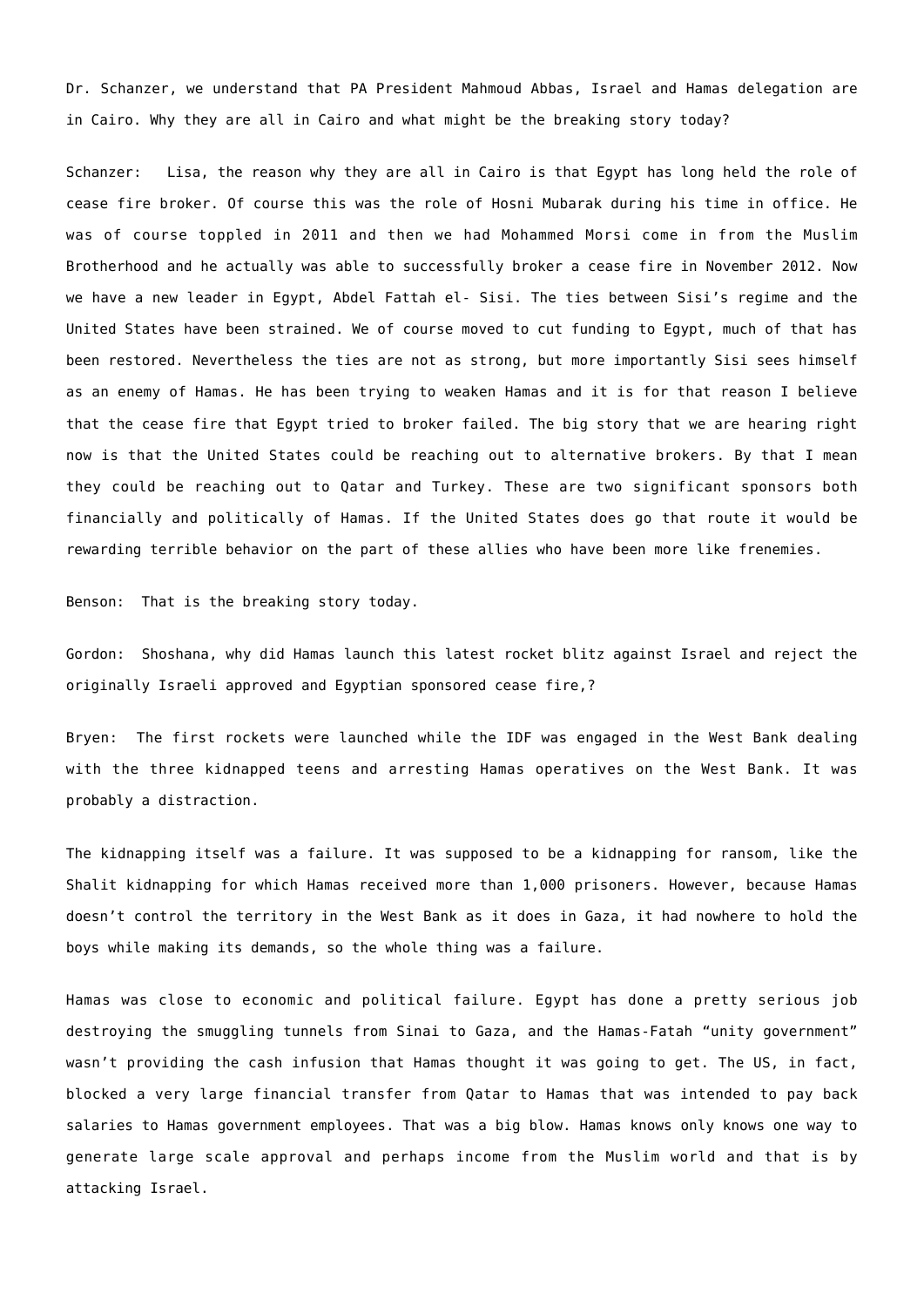As far as not agreeing to the cease fire, Hamas doesn't expect to win a war with Israel. It doesn't need to win a war. It needs only to remain alive and kicking when Israel stops shooting. Hamas is going to continue to fight until it loses enough assets to make it painful – which hasn't happened yet. And remember, Hamas is not really playing to the West. Hamas doesn't care that the West is generally supportive of Israel in this case – the assumption is that with more Palestinian casualties, the West will eventually turn on Israel anyhow. And much more than it needs American or European approval, Hamas needs the continuing support of Iran, Turkey, and Qatar and it would like to get back in the good graces of Syria. Those considerations lead it to continue to fire at Israel, reject the West, and reject Egypt, which, as Jonathan rightly says, is an enemy of Hamas these days. There are Egyptians today not-so-secretly hoping Israel will decimate Hamas.

Benson: Dr. Schanzer it appears that Hamas is riven with divisions. Can you expand upon that?

Schanzer: First of all I think that el-Sisi did not prove to be an exceptional broker to be very fair. The Egyptians neglected to let Hamas know that there was a cease fire deal on the table and that was one of the reasons, why Hamas rejected that cease fire. They just didn't feel that they were given the respect that they should have been afforded. I think the kind of broader sentiment that needs to be looked at is the fact that this military- backed regime in Egypt does not like Hamas. Hamas does not like it and so it's very reasonable to say that there is just such bad blood between them that there is no way that the two of them are going to come to any kind of an agreement. What Hamas wants is for their allies to broker this agreement which would imply that they would get a better deal. It would imply that they would be treated more fairly but more importantly it would give these two countries Qatar and Turkey an opportunity to take a victory lap for having played a crucial role in ending the conflict. Khaled Meshaal is the head of Hamas' political bureau based in Qatar. The Qataris give Hamas four hundred million dollars last year. Then you have in Turkey, a Hamas operative who is suspected of having planned and plotted the kidnapping and murder of those three teens in the West Bank. He is based in Ankara; these are the people that they are talking about right now as brokers of a cease fire.

Gordon: Shoshana, did the U.S. Senate passing funding for Israel's Iron Dome System, influence Secretary Kerry's strong statement against Hamas following the rejection of the cease fire offer?

Bryen: No actually I don't think so Jerry. It's a "nice to have." Democrats on the Hill have always been supportive of Israel's Missile Defense System. The Obama administration has cut funding for Israel's missile systems every year, and every year the Democrats join the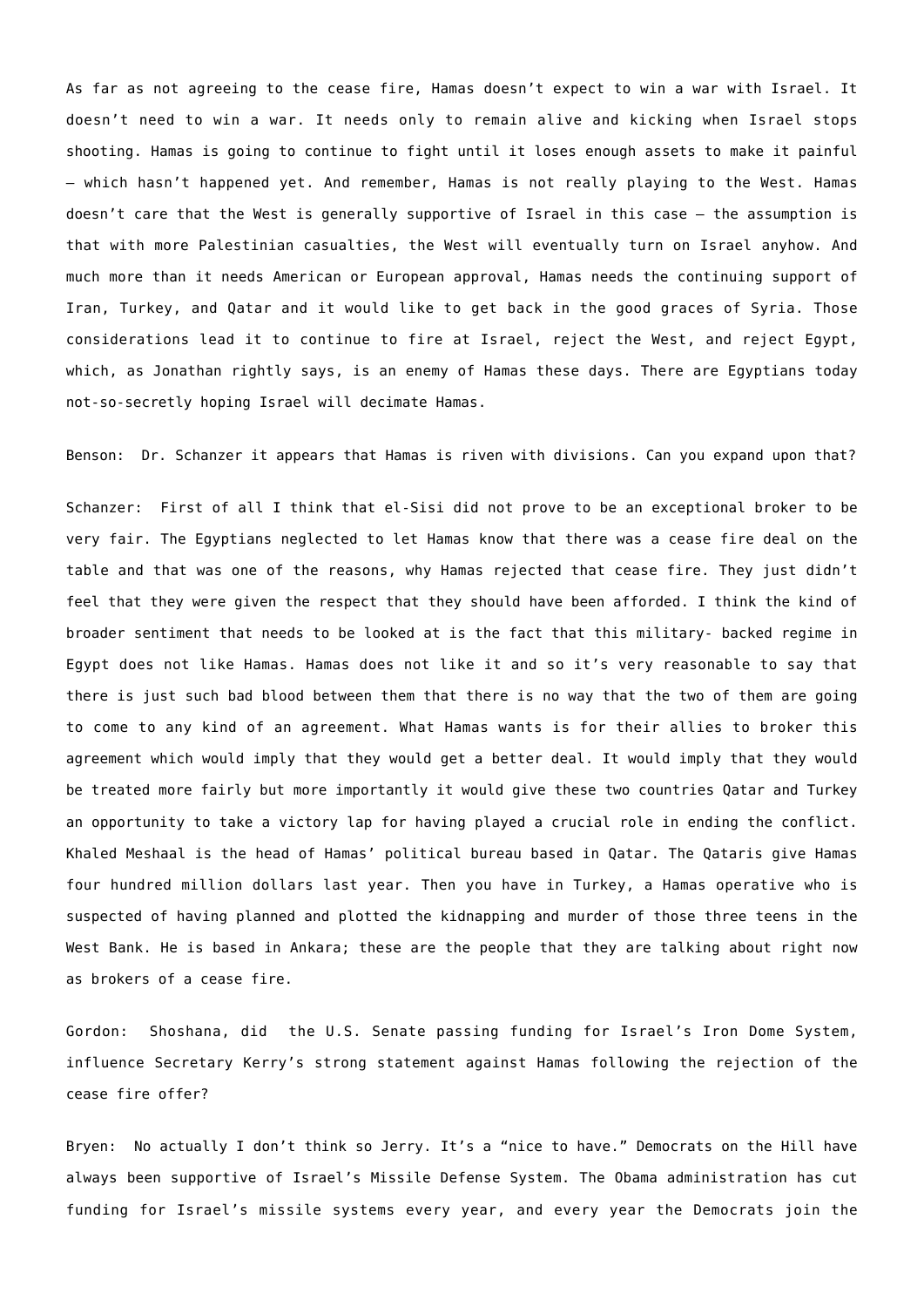Republicans in putting the money back in and adding to the pot for Iron Dome. So this funding doesn't change anything; it's more of the same. The President and Secretary Kerry have figured out that they cannot support Hamas. It doesn't matter what happens on the Hill. The fact that Hamas is already on the terrorism list counts. The fact that Abbas has not supported Hamas in this current business counts – Abbas is the most important Palestinian for the Administration even if he is not necessarily the most powerful. Iron Dome is extremely important to Israel. I'm slightly disturbed Lisa to hear that there are Israeli's that think that it's OK not to go to the shelters. I would hope that people would go to the shelters anyway because although Iron Dome has been upwards of 90% effective in shooting down rockets, but it can't get them all. It won't get them all and so people should be very cautious about assuming that it's 100% failsafe.

Benson: Shoshana could you inform our listeners what the Jewish Policy Center does?

Bryen: The Jewish Policy Center is a non-profit think tank which works to spread certain messages inside the American Jewish community – specifically messages of support for strong American defense capability, close U.S./Israel relations, small government, low taxes and independent thinking.

Gordon: Jon, Secretary Kerry announced from Vienna that the P5+1 talks over Iran's nuclear program is running into real problems. What are those problems and how difficult is it going to be to extend those discussions and would the U.S. Senate reconsider sanctions legislation?

Schanzer: The problems have always been that Iran has a nuclear program that it doesn't want to give up. The United States has been asking nicely for the last six months for Iran to basically shut down the components of its nuclear program that would allow it to affectively make a dash for a bomb including the heavy water reactor. This includes some of the enrichment facilities, and the military dimension of the nuclear program. All of these issues have come up time and time again. The Iranians insist they have a right to enrichment and components of their nuclear program. The problem of course is that what they are saying is they are right. That effectively keeps them in the game and would allow them to make a nuke. Thus, we have reached an impasse. The six month time period as stipulated by the Joint Plan of Action signed back in November 2013 is about to come to an end. It has been extended for another six months. The question is whether the United States and the other five world powers are prepared to give Iran additional sanctions relief and this is deeply concerning. They have already given them seven billion dollars in sanctions relief for merely a pause in their nuclear development program.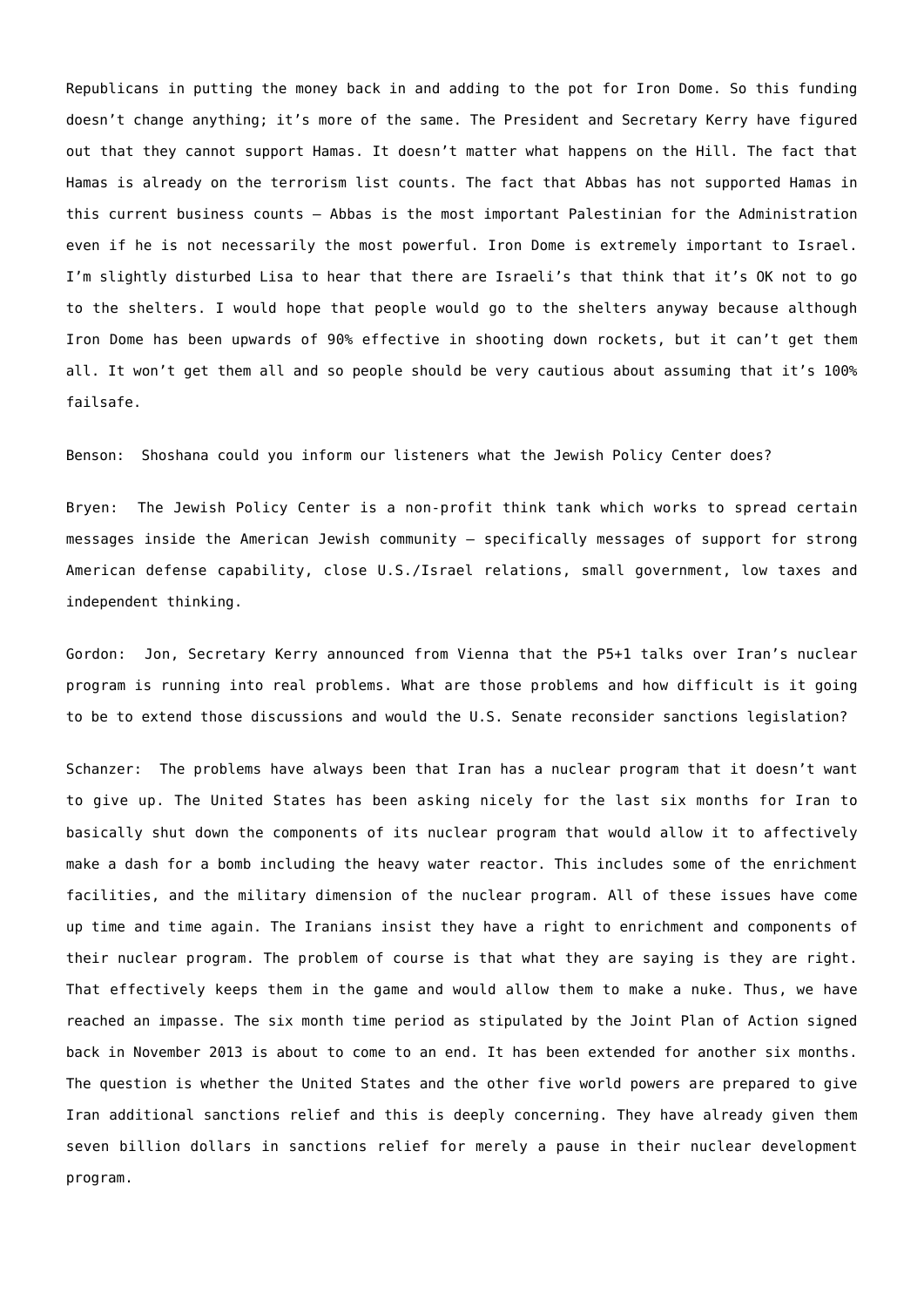Benson: Jon and Shoshana, where do you think this Administration are going and why are they doing this?

Schanzer: The Administration is desperate for a deal. The Administration really does not want to see Iran go nuclear on its watch. Rather than squeezing the Iranians and putting more sanctions on them and, the approach of the Administration has been to invite Iran to the table. Make them partners in their own disarmament and give them sanctions relief as a deal sweetener. The problem with this logic is the stronger Iran's economy gets the less leverage that we have with Iran. I think that this has been a misguided strategy and one that we may all be paying for very soon.

Bryen: In this corner folks we have Saudi Arabia. We have Israel. We have Egypt and in this corner ladies and gentlemen we have Turkey, Qatar, Russia, China, and Iran. Is that the way it sums up for you?

Schanzer: That's about right for now. I mean it's a bit maybe a bit more complicated than that. That's when you want to put it simply, that's exactly the way it is.

Gordon: Shoshana, we've heard mentioned during this conversation the small gas rich Wahhabist Emirate of Qatar. What kind of a hold does it have on the U.S. Administration for such a small very wealthy country supporting Hamas and other activities including the Muslim Brotherhood?

Bryen: You put your finger on it Jerry. Qatar has money and Qatar funds just about everything that the Washington establishment considers important. It puts money, for example, into the Clinton Foundation. It spends money on American universities, on the purchase of American military equipment and on sporting events. If you watched the World Cup you saw Qatar everywhere in Brazil. Al-Jazeera which is the wholly- owned subsidiary of the Qatar government is considered in Washington to be the equivalent of CNN. By spending enough money, by making itself look moderate it has ingratiated itself into the Washington establishment. American officials tend to look at places like Saudi Arabia and Qatar, which are adversaries to each other, as part of some moderate regional grouping. In fact they are both funders of radical Muslims from Chechnya to Syria to Gaza and beyond. It is however hard to say that out loud when you are the Clinton Foundation and you are taking money or you are the Administration selling Qatar billions of dollars worth of U.S. military equipment, or you are a Washington politician appearing on al-Jazeera. The truth is that they are supporters of radical Islam.

Benson: And that's the whole thing in the nutshell.

Gordon: But they also have been, as both Jonathan and Shoshana know, the conduit through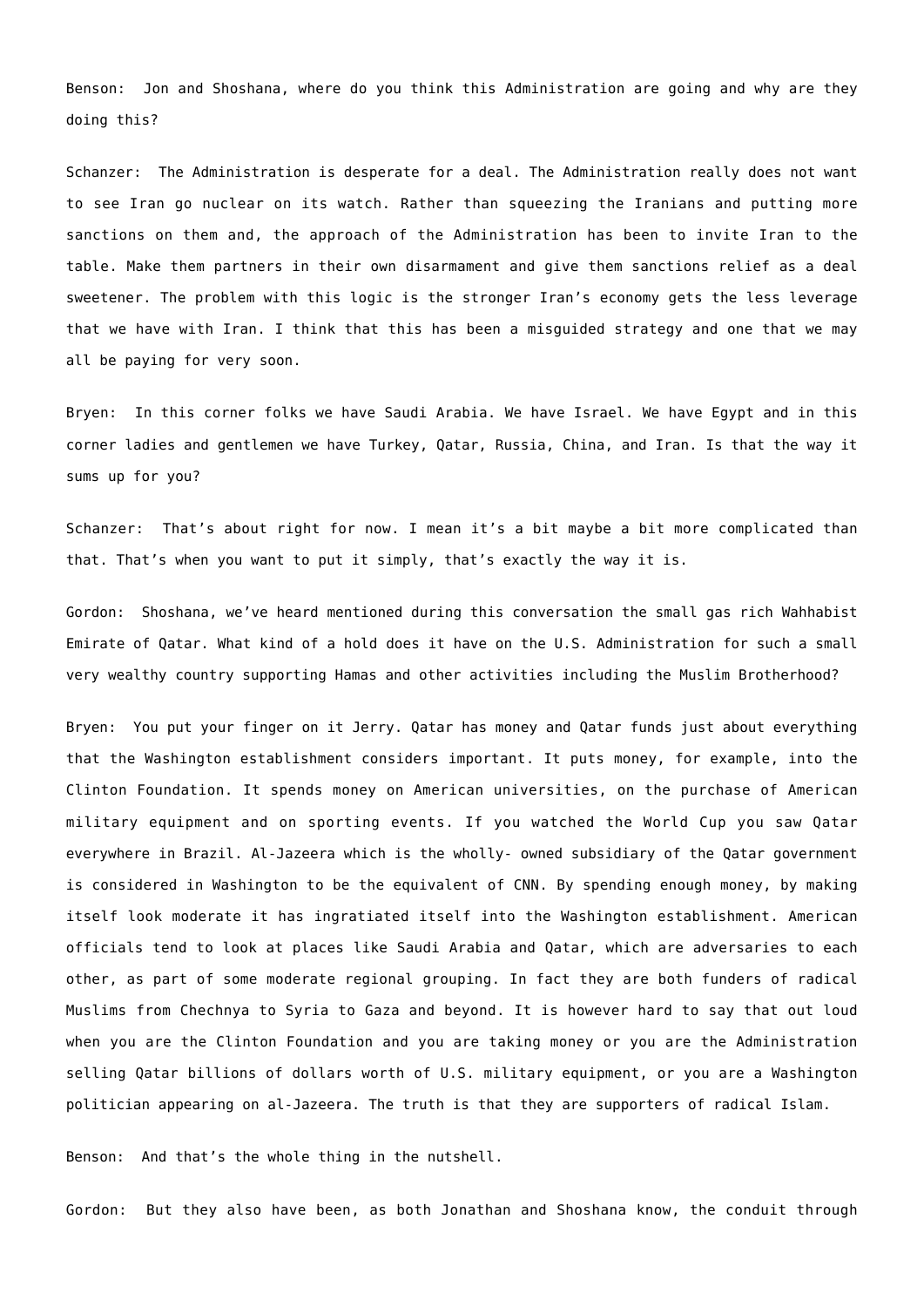which turmoil has been spread throughout the region. One only has to look at the Benghazi situation to know essentially that the Obama administration has utilized them in the context of filtering weapons not only into Libya but subsequently into Syria.

Benson: Dr. Schanzer what are the new Jihadist groups in Gaza?

Schanzer: It is actually a very messy landscape. I think most people hear about Hamas which is responsible in large part for what's going on but they are by no means the only ones who were involved. You have the Palestinian Islamic Jihad which is an Iran sponsored organization. You' have the al-Aqsa Martyrs' Brigades which has been playing a small but important role as well. This is a splinter faction of Abbas' Fatah which is purportedly moderate and pragmatic. You have something called the Popular Resistance Committee that is involved in some of these rocket firings. There are also Salafi groups. The landscape is huge. There are actually even secular, socialist and communist groups that are involved in some of this activity. Gaza is an extremely dangerous place with lots of very radical ideologies that have run rampant. It is really one of the challenges that Israel will have even if they are able to bring the rocket fire under control. The ideology will live on and this has been the challenge for Israel for a very long time.

Gordon: Jon, Turkey's Premier Recep Erdo?an is headed for an executive presidency in an upcoming national election in August. Why do you believe he is a frenemy regarding Iran and support for the Islamic State, formerly ISIS?

Schanzer: We put together report here at FDD back in February. What we found was the Turks had helped Iran evade sanctions to the tune of about twelve to thirteen billion dollars, in a gas for gold scheme. After that, there was a report from the Istanbul Prosecutor's Office showing that there was an additional hundred billion dollars, that Turkey had helped Iran conduct additional illicit transactions. There was a huge amount of money right at the peak of the sanctions that was designed to bring Iran limping to the negotiating table. Instead Iran came in a much stronger position. Then you have what has been going on in Syria where Turkey has an extremely lax border policy. It has allowed for the transfer of weapons, cash and people to go back and forth over these borders. The Al Nusra Front and have ISIS has benefitted. Just about every Jihadi group under the sun has benefitted and then you add to that the fact that Hamas is now based in Ankara. They have at least twelve or thirteen different people that we have been able to identify. The point here is that it looks like Turkey, which is of course a NATO ally and a longstanding U.S. ally, also would appear to qualify as a state sponsor of terrorism. This is something that is unsustainable and we hope that Washington will move on this and call Turkey to account.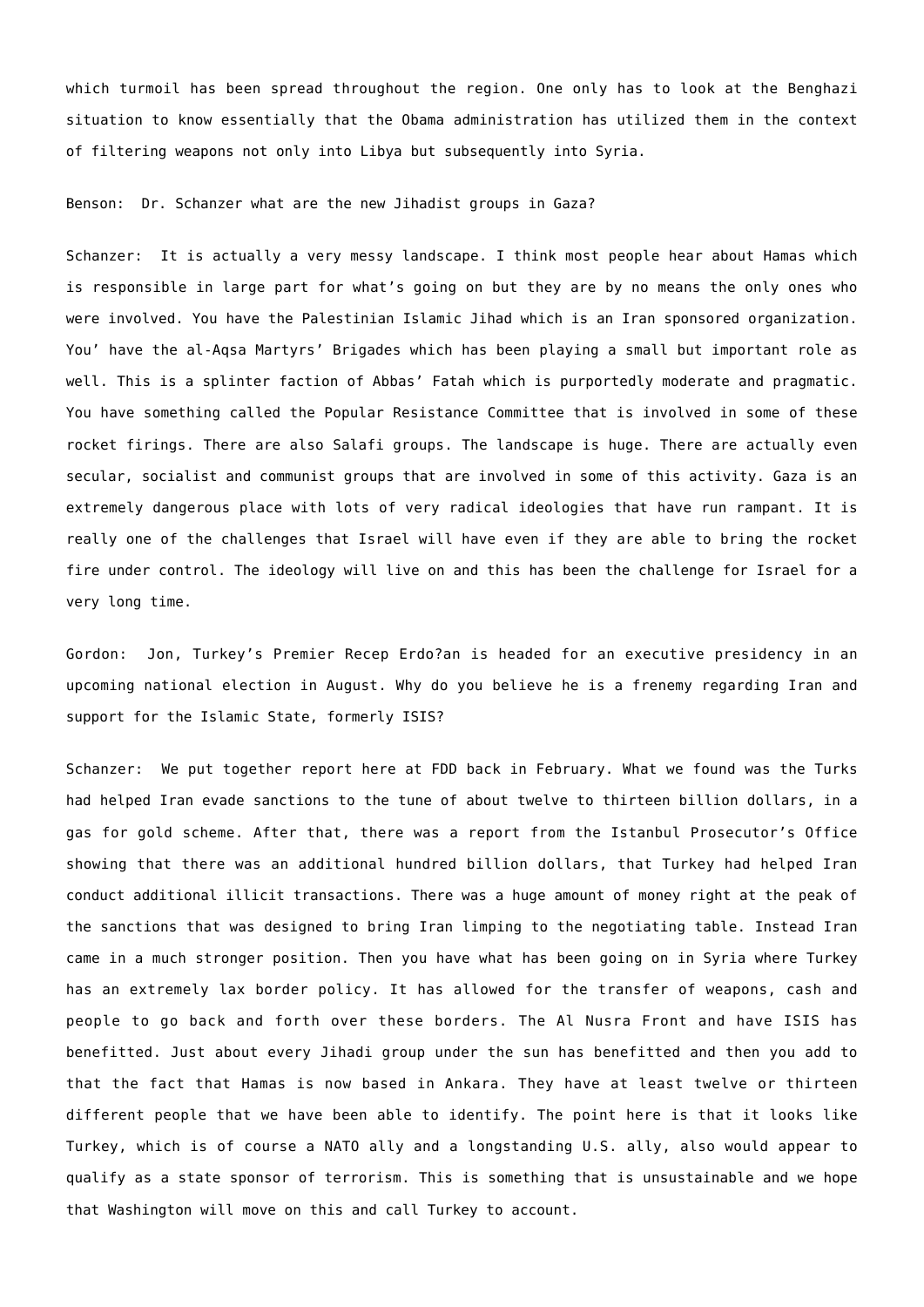Benson: President Obama requested \$3.7 billion in supplemental funding, for immigrant children in the surge on the border. Jerry I have a question for you. What is in the Supplemental appropriations bill for 2015?

Gordon: The supplemental appropriation that you are talking about is really predominantly oriented to provide humanitarian crisis "refugee assistance" including legal assistance and additional administrative law judges for the immigration courts to hold hearings. The strategy here that is being employed by the Obama administration is to take these unfortunate individuals who have come up from Central America. They have been the subject to violence from drug crime syndicates and violence perpetrated in these countries. The Administration's strategy is to treat as asylees almost equivalent to what occurred back in 1980 with the Mariel Boatlift episode with Cuba. Back then 125,000 Cubans arrived on the Florida shore with the presumption that they were going to be given sanctuary. That is essentially a rather sinister aspect of this policy. The other pieces of it are directed at improving the border security operation. That has been a demand by a number of Southern border state governors most especially Governor Rick Perry in Texas.

Benson: My question for you is what is in the Congressional appropriations for the Palestinian Authority?

Gordon: There is \$440 million for the PA, in addition to that there is also the appropriation of \$200 million what is called a donor contribution to the UN Works Refugee Agency (UNRWA). UNWRA administers fifty-eight so-called Arab-Palestinian refugee camps throughout the region including places like East Jerusalem, Gaza and in the West Bank or the disputed territories, Jordan, Lebanon and Syria. Hamas rockets have been discovered in UNRWA facilities in Gaza during the current conflict.

Benson: Jonathan is there a unity government or is it a delusion?

Schanzer: There was obviously a unity government and I think the United States Government was reticent to acknowledge the fact that that is exactly what it was. It was formed with the agreement of both Hamas and Fatah and would therefore be illegal according to U.S. law. Nevertheless it appears that the White House found a work around, they found some technical ways of getting around that designation. Fast forward through this recent conflict and it does not appear that this unity government is still in place. Hamas is absolutely maligning Abbas at every given opportunity. They are calling him an Al Khoud Kennedy. Implying that he is more loyal to Israel than to the Palestinian cause. There is no way that this unity government holds and that Hamas stays as part of it. The question then becomes does Abbas still find a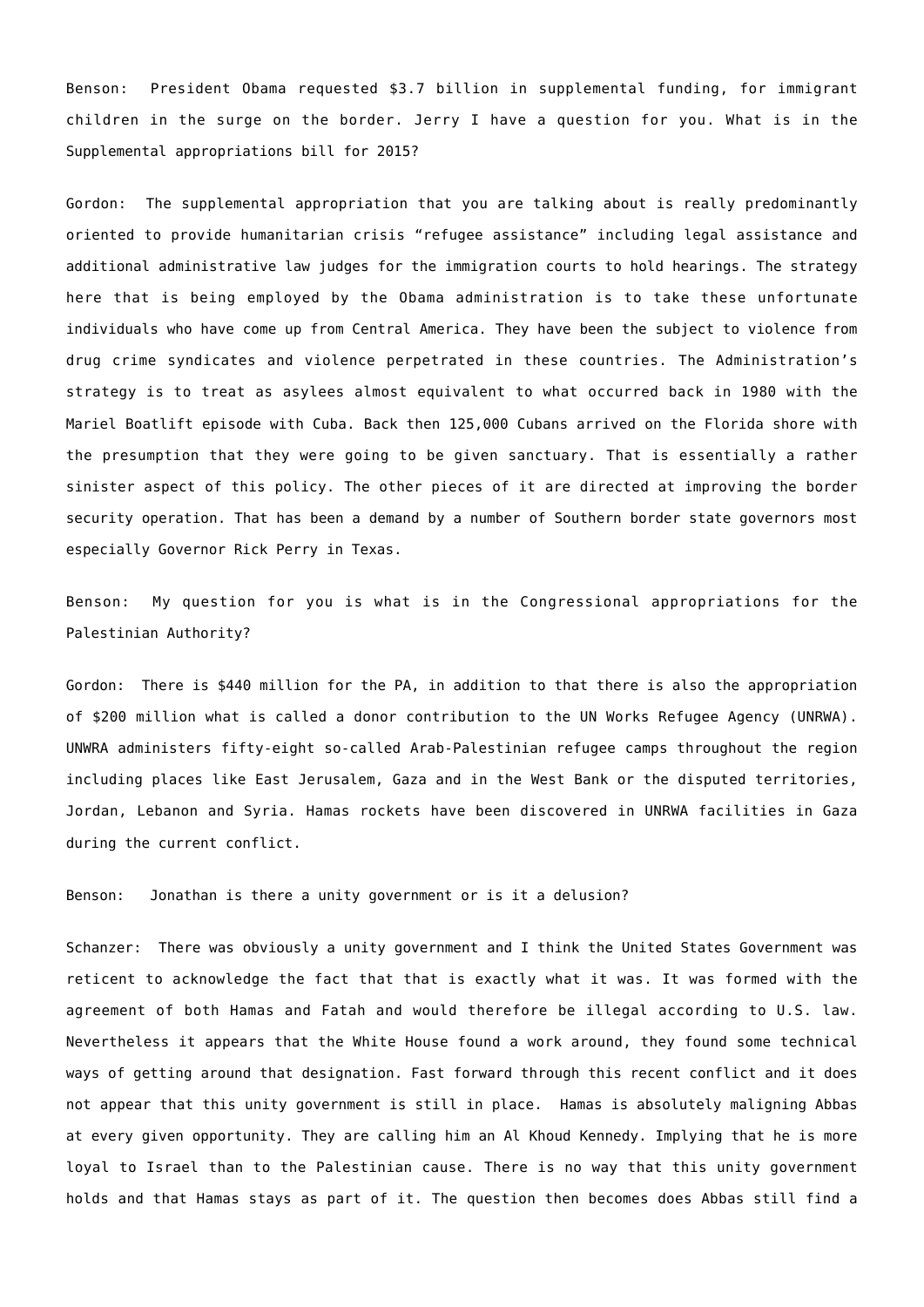way of taking over components of the Gaza Strip and placing them under the Palestinian Authority? In that case we would have what I would call the Hezbollah model, where Hamas is able to operate with impunity under the umbrella of a weak central authority government. This would still be something that I would be reticent to support as an American taxpayer. We are just going to have to wait and see how this thing shakes out.

Benson: How will this money get to the PA leadership Jonathan, but not to the people? Is that how you see the situation?

Schanzer: Well I feel that way absolutely. A book that I published looked at exactly that on the West Bank. What happens in Gaza we don't know? It's a black hole. Hamas has never been transparent about the way that it uses its funds in the Gaza Strip or elsewhere. In the West Bank the money that we provide has gone down into a black hole. Nobody knows exactly how that money is spent but we do know that a great number of the leaders of the Palestinian Authority have become very wealthy as a result of U.S. taxpayer as well as international donor funds.

Benson: What is the name of your book?

Schanzer: It is called, *State of Failure – Yasser Arafat, Mahmoud Abbas and the Unmaking of the Palestinian State*. It came out in November 2013 published by Palgrave Macmillan.

Benson: Shoshana, where do we go from here? What do you see happening?

Bryen: What do I see? The Israeli government needs to eliminate enough Hamas military capabilities to provide a period of quiet for the Israeli public. Understand that there is no desire in Israel to occupy Gaza, or think that it could eliminate Hamas. It is probably impossible to eliminate Hamas. What the government needs to do to provide the greatest amount of quiet for the greatest amount of time? So far it appears that Israel has eliminated about 3000 of what it believes to be 9000 Hamas rockets. That is not good enough. More importantly than the number of rockets, Hamas appears to have established missile production facilities in Gaza which means it won't be dependent entirely upon smuggling missiles. It is less good at smuggling missiles than it used to be but that matters much less if it is able to produce them inside the Gaza Strip. If Israel could locate those facilities and eliminate them and assure itself that it would take some time for Hamas to restore that capability that might be enough for the Israelis to feel that they have done a good job. However, if the Israelis discovered missile production facilities, for example, in the basement of a very tall building and took it out, the collateral damage would truly be horrendous. It's a very difficult set of decisions so I don't want to second guess the Israeli government. That is never my intention, never my goal, but I would say the government is looking for the best mechanism to assure the